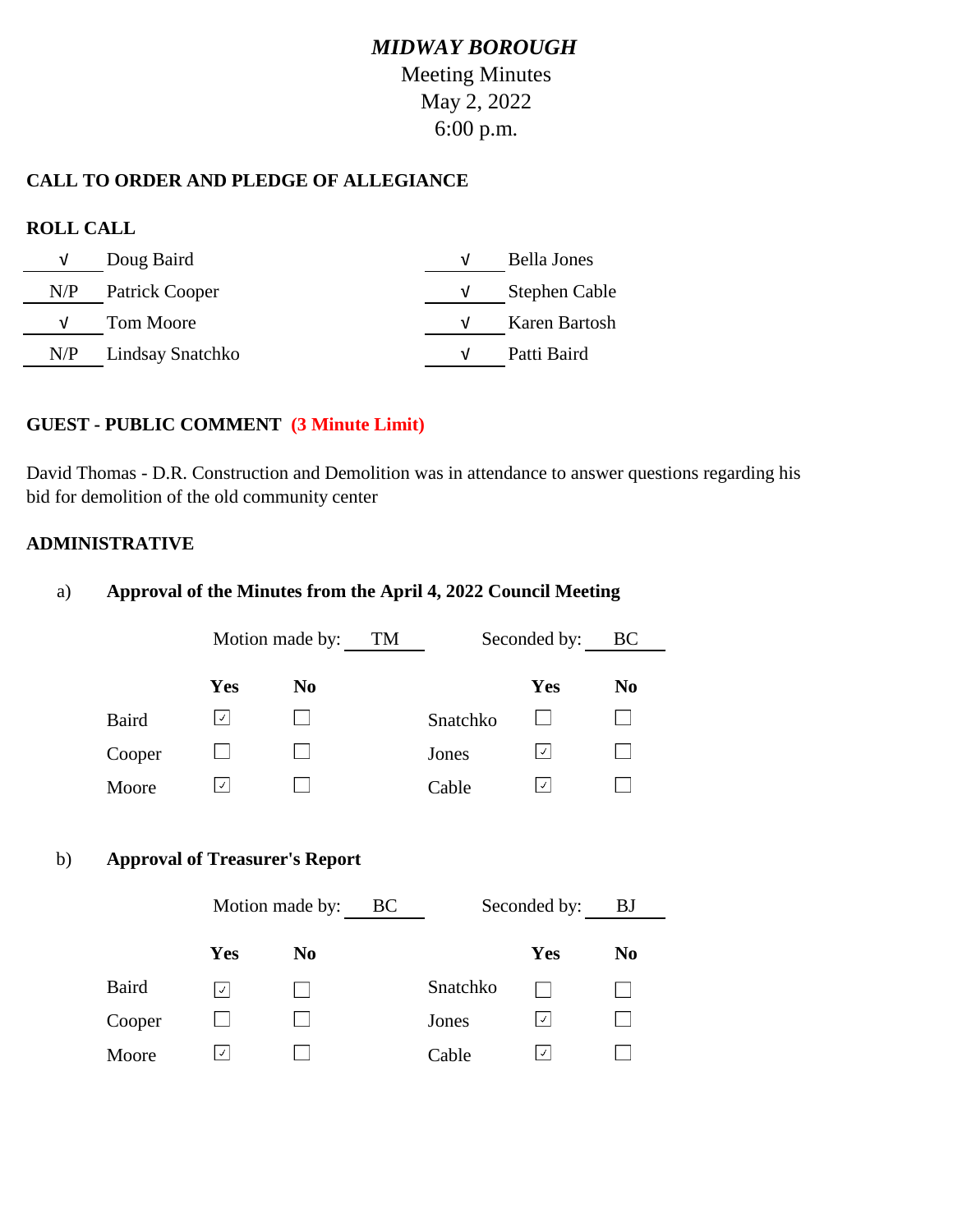## c) **Approval of Bill Reports**

|              | Motion made by:<br>BC |                | Seconded by: |          | TM             |  |
|--------------|-----------------------|----------------|--------------|----------|----------------|--|
|              | Yes                   | N <sub>0</sub> |              | Yes      | N <sub>0</sub> |  |
| <b>Baird</b> | $\checkmark$          |                | Snatchko     |          |                |  |
| Cooper       |                       |                | Jones        | $ \vee $ |                |  |
| Moore        | $\checkmark$          |                | Cable        | $ \vee $ |                |  |

## d) **Approval of Correspondence**

|        | Motion made by: |                | TM |          | Seconded by:  | <b>BJ</b>      |  |
|--------|-----------------|----------------|----|----------|---------------|----------------|--|
|        | Yes             | N <sub>0</sub> |    |          | Yes           | N <sub>0</sub> |  |
| Baird  | $\checkmark$    |                |    | Snatchko |               |                |  |
| Cooper |                 |                |    | Jones    | $ \vee $      |                |  |
| Moore  | $\sqrt{ }$      |                |    | Cable    | $\mathcal{A}$ |                |  |

#### e) **Approval of Reports Received**

Officer Ziemianski from the McDonald Police Department was in attendance to present the monthly police report

Patti advised that she received the 2022-2023 Winter Municipal Snow Agreement from PennDot

Secretary's Report Animal Control Midway VFD Road Department McDonald Police

|        | Motion made by: |                | BC       | Seconded by:             | BJ             |
|--------|-----------------|----------------|----------|--------------------------|----------------|
|        | <b>Yes</b>      | N <sub>0</sub> |          | Yes                      | N <sub>0</sub> |
| Baird  | $\checkmark$    |                | Snatchko |                          |                |
| Cooper |                 |                | Jones    | $ \vee $                 |                |
| Moore  | $\checkmark$    |                | Cable    | $\overline{\mathcal{L}}$ |                |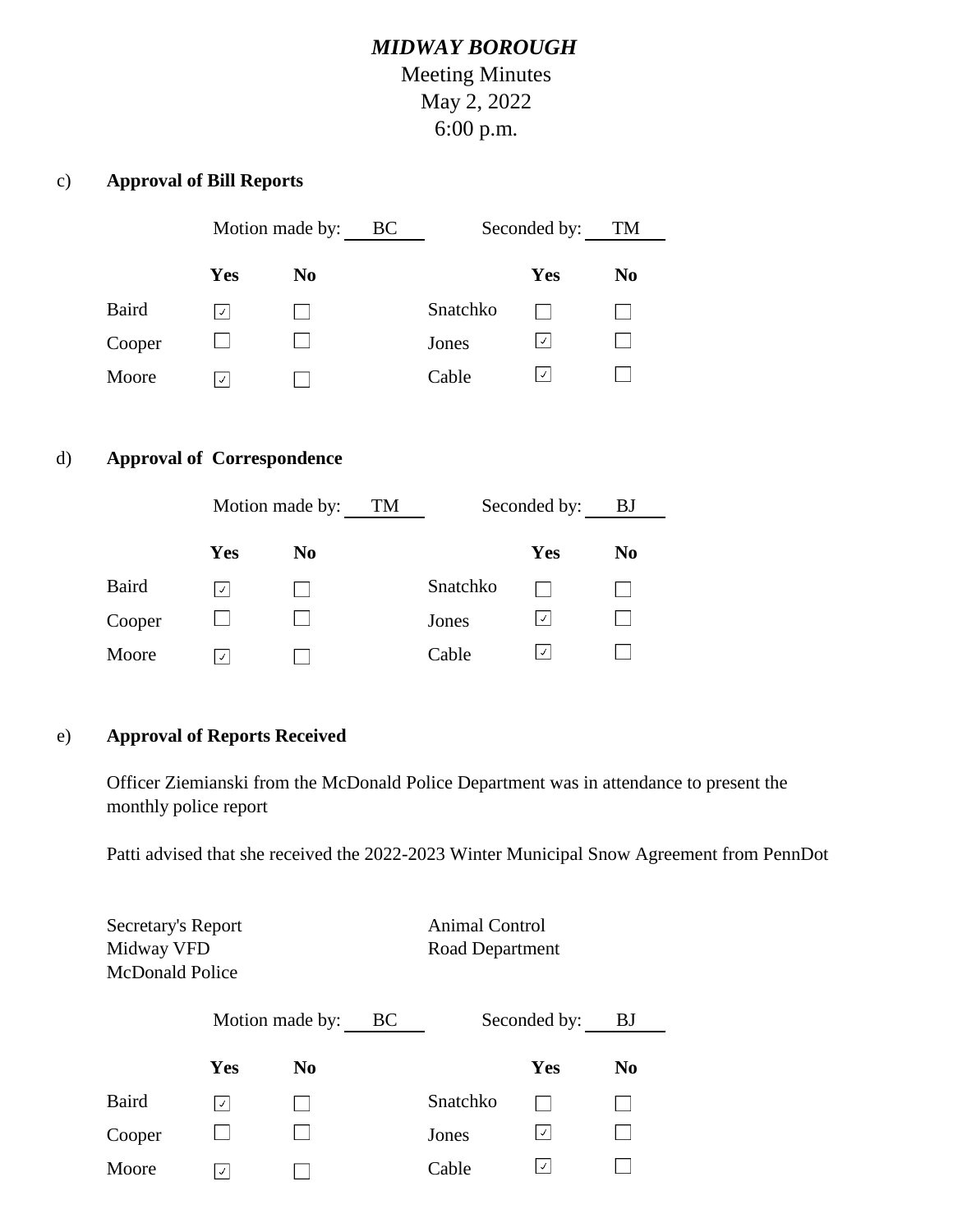#### **UNFINISHED BUSINESS**

- a) **Set dates for Open House and Municipal Friends Luncheon** Tentative dates were set for the open house (June 4) and luncheon (June 22)
- b) **Discussion regarding demolition of old Community Center** Council asked David Thomas from DR Construction and Demolition a few questions regarding his bid for demolition of the old community center. It was decided by council to recommend DR Construction and Demolition company to the Midway VFD as the company to do the demolition

## **EXECUTIVE SESSION CALLED BY DOUG BAIRD TO DISCUSS EMPLOYEES AT 6:24 P.M. EXECUTIVE SESSION ENDED AT 6:40 P.M.**

| Motion to amend the agenda to hire full time road crew employee |                |  |                    |                                          |                                                                                          |  |  |
|-----------------------------------------------------------------|----------------|--|--------------------|------------------------------------------|------------------------------------------------------------------------------------------|--|--|
|                                                                 |                |  | Seconded by:<br>TM |                                          |                                                                                          |  |  |
| <b>Yes</b>                                                      | N <sub>0</sub> |  |                    | Yes                                      | N <sub>0</sub>                                                                           |  |  |
| $\sqrt{2}$                                                      |                |  | Snatchko           |                                          |                                                                                          |  |  |
|                                                                 |                |  | Jones              | $\overline{\mathcal{A}}$                 |                                                                                          |  |  |
| $\sqrt{2}$                                                      |                |  | Cable              | $\sqrt{2}$                               |                                                                                          |  |  |
|                                                                 |                |  |                    |                                          |                                                                                          |  |  |
|                                                                 |                |  |                    |                                          | TM                                                                                       |  |  |
|                                                                 |                |  |                    |                                          |                                                                                          |  |  |
| <b>Yes</b>                                                      | N <sub>0</sub> |  |                    | Yes                                      | N <sub>0</sub>                                                                           |  |  |
| $\vert \vee \vert$                                              |                |  | Snatchko           |                                          |                                                                                          |  |  |
|                                                                 |                |  | Jones              | $\sqrt{ }$                               |                                                                                          |  |  |
|                                                                 |                |  |                    | Motion made by: BC<br>Motion made by: BC | Motion to offer promotion to Bryce Tayce to full time road crew position<br>Seconded by: |  |  |

- d) Patti advised that we received an unemployment compensation appeal from John Tender
- e) Council discussed that the COVID state emergency has ended, therefore, at the recommendation of Solicitor, Natalie Ruschell, we are no longer required to pay additional time for COVID illnesses. Time off would be deducted from their sick leave.